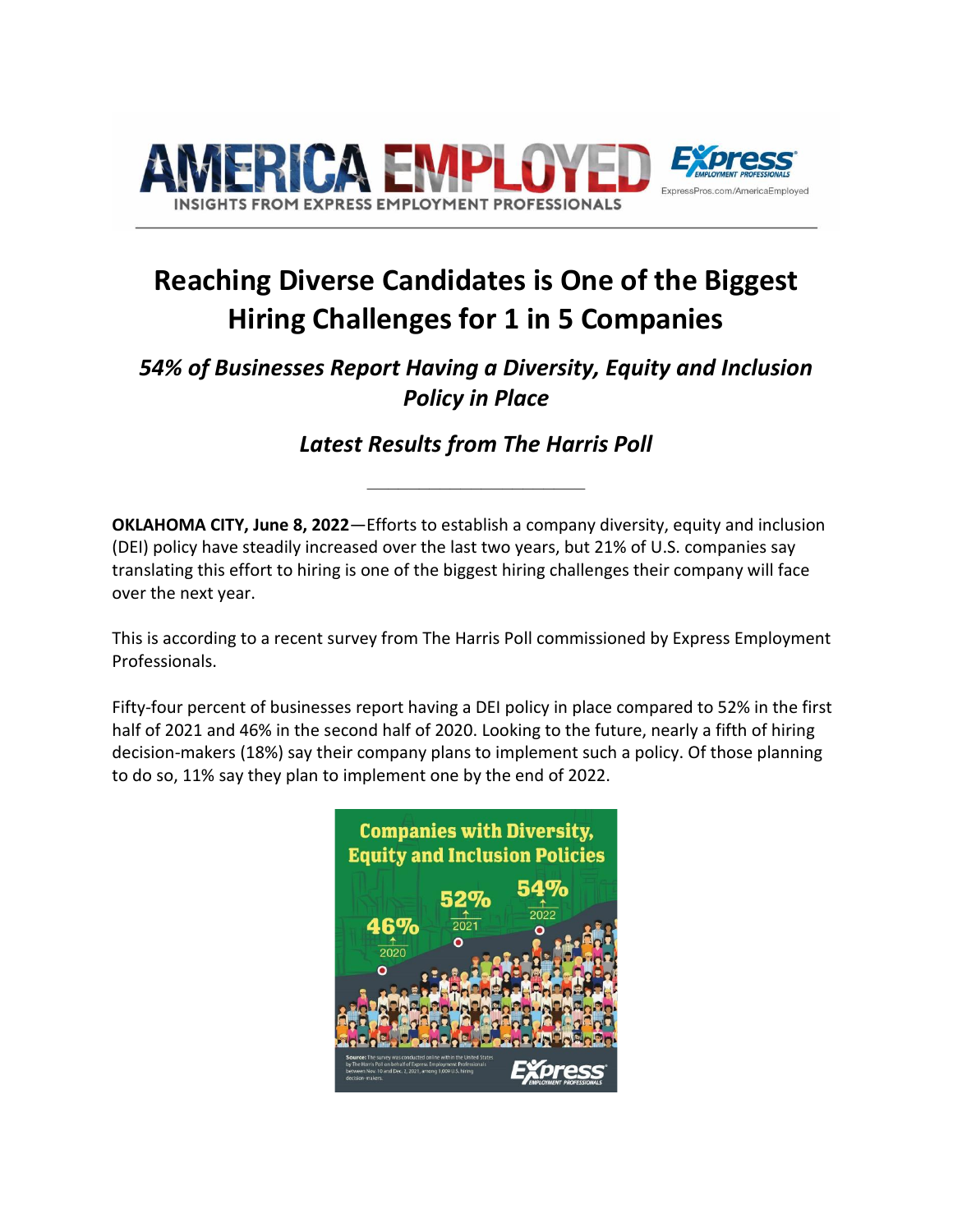Given companies' establishment of DEI policies, the likely next step is to actively recruit candidates outside of the companies' traditional demographic (e.g., have unique backgrounds, racially/ethnically diverse).

Around half (49%), say their company is planning to take such action in 2022—in line with 2021 (51%). To this point, a fifth of U.S. hiring decision-makers (21%) say reaching these diverse candidates is one of the biggest hiring challenges their company will face over the next year. This is particularly a struggle in manufacturing industries (39%).

"DEI is not going away, and companies need to recognize this," said Yvonne Rockwell, Express franchise owner in California. "In order to stay relevant and an employer of choice, having a DEI policy and embracing DEI is not only the right thing to do, but will assist companies in attracting and retaining the employees necessary to maintain their competitive edge."

Michigan Express franchise owner Reggie Kaji agrees that companies with DEI strategies can use them as tools for recruiting purposes.

"I see a lot of candidates asking if the companies we work with have these policies in place," he added.

For Rockwell, including DEI efforts is foundational to companies in their ability to attract a diverse and talented workforce.

"It's important for employees to feel comfortable and have a sense of belonging in the workforce," she said. "It's hard to be the unicorn!"

While Kaji hasn't seen much increase in DEI policies in his market, Rockwell said the opposite is true in her region, even including the establishment of DEI committees.

"I think it's a topic of conversation for many companies and is starting to be looked at as a 'need to have' rather than a 'nice to have,'" Rockwell said. "However, some companies are still slow to understand the importance or need."

To ensure the workforce is more diverse and inclusive, Rockwell says managers should simply take a look at their current teams and be more open-minded about the people they hire. Be more intentional with recruiting efforts to attract more diverse candidates.

"It's encouraging to see more companies adopting diversity, equity and inclusion policies to create workforces reflective of our society," Express Employment International CEO Bill Stoller said. "Everyone deserves to feel heard and represented in their career as part of collaborative company cultures."

### **Survey Methodology**

The survey was conducted online within the United States by The Harris Poll on behalf of